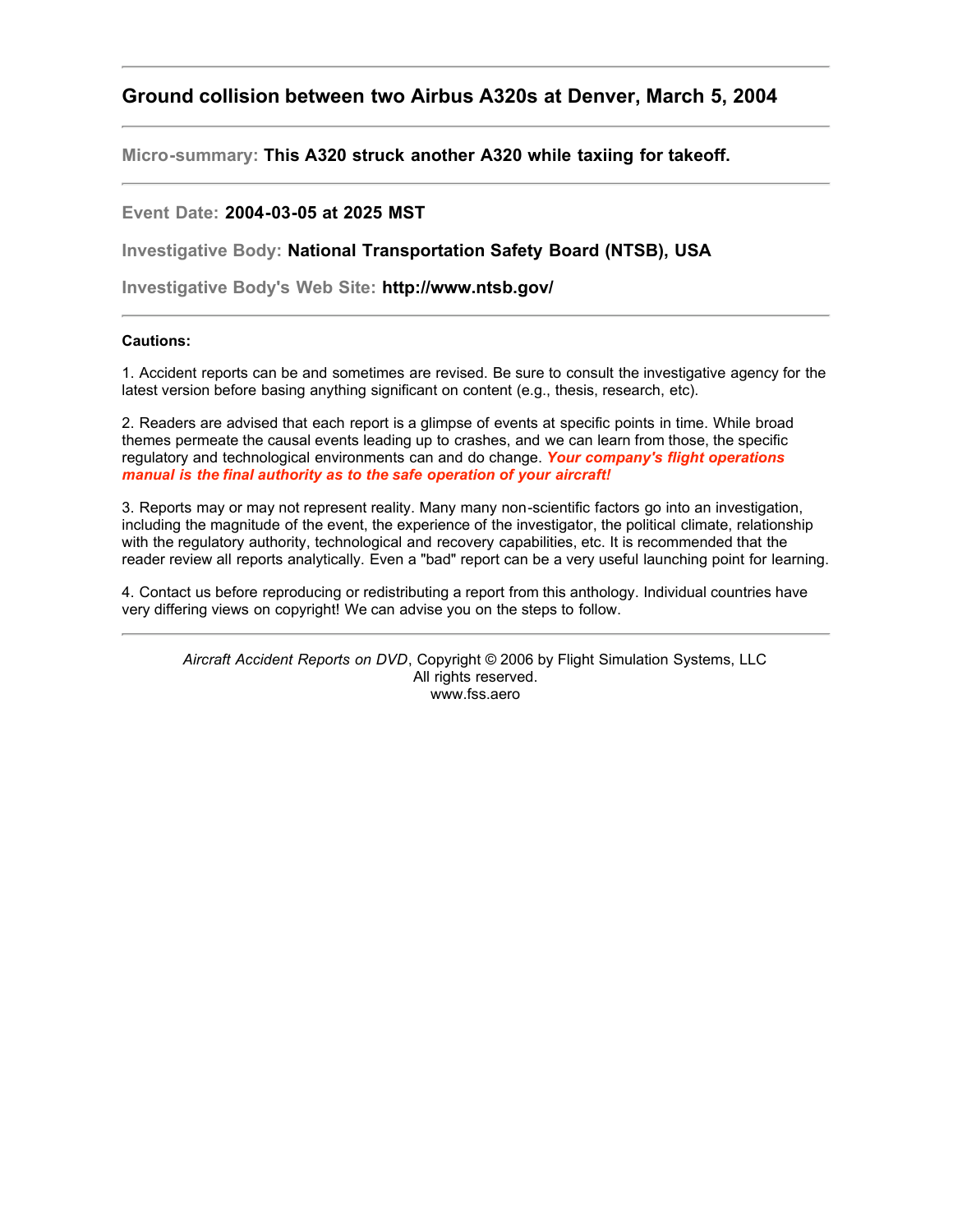*FACTUAL REPORT - AVIATION Page 1*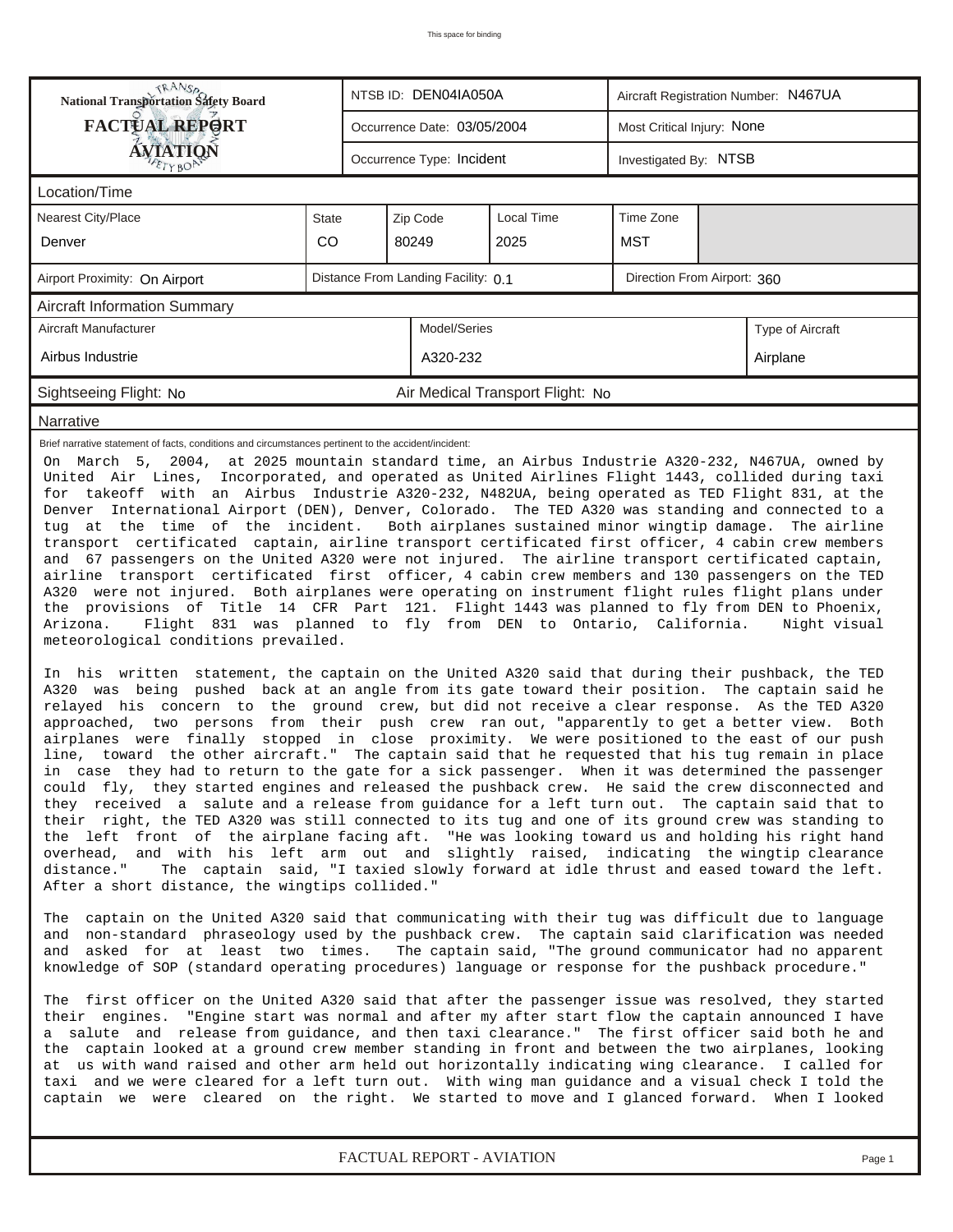| <b>National Transportation Safety Board</b> | NTSB ID: DEN04IA050A        |  |
|---------------------------------------------|-----------------------------|--|
| <b>FACTUAL REPORT</b>                       | Occurrence Date: 03/05/2004 |  |
|                                             | Occurrence Type: Incident   |  |

## *Narrative (Continued)*

back out to the right, the wing walker was gone, and then the wingtips made contact. I had no time to react before impact."

One of the ground crew members on the TED A320 said he was wing walking for the airplane on the first officer's side. Another ground crew member was on the captain's side of the TED A320. The first ground crew member said the other ground crew member stopped the pushback. He said he went around to see what was happening. As he did, the first ground crew member saw the wings of the two airplanes "about 20 to 30 feet apart." The first ground crew member said he looked at the first officer on the United A320 and gave him "the hold sign." He said he then went to the tug operator to discuss the position of the airplane. As he was talking with the tug operator, the United A320 "proceeded to move and clipped the wing."

An examination of the United A320 showed crush damage to the leading edge spoiler of the right wing, just inboard of the winglet. An examination of the TED A320 showed crush and tearing damage to the underside of the left winglet.

The United Airlines pushback procedures for Gates A46 and A48 at the Denver International Airport cited, "The coordination of the pushback must include ... verbal agreement between gate crews ... on which aircraft is being moved first, [and] continual visual observance of the clearance between aircraft ..."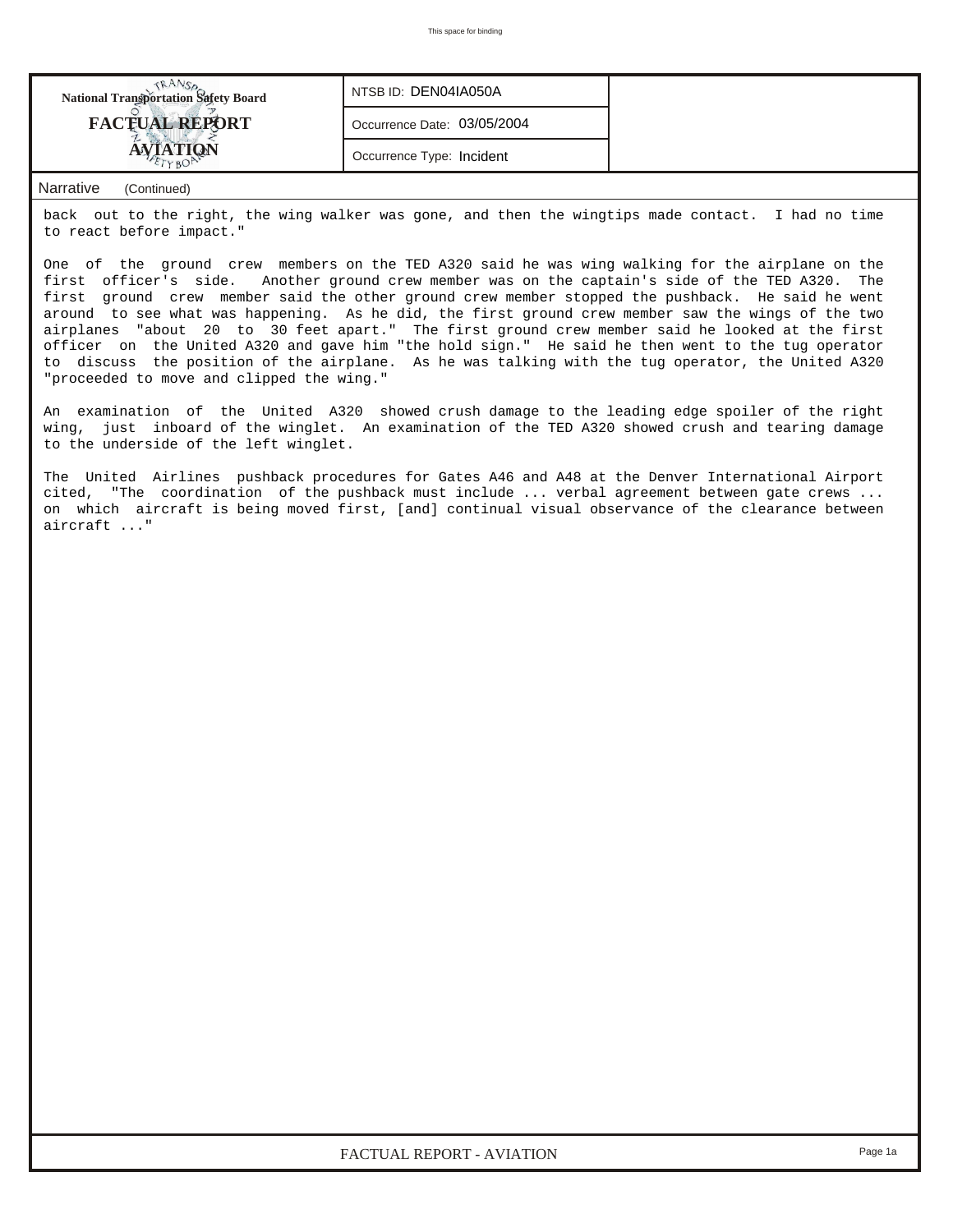| <b>National Transportation Safety Board</b>                                  |                                       | NTSB ID: DEN04IA050A |                                                                              |                           |                                                                         |  |  |                                         |                     |                           |                      |                    |  |
|------------------------------------------------------------------------------|---------------------------------------|----------------------|------------------------------------------------------------------------------|---------------------------|-------------------------------------------------------------------------|--|--|-----------------------------------------|---------------------|---------------------------|----------------------|--------------------|--|
| <b>FACTUAL REPORT</b>                                                        |                                       |                      | Occurrence Date: 03/05/2004                                                  |                           |                                                                         |  |  |                                         |                     |                           |                      |                    |  |
| <b>AVIATION</b>                                                              |                                       |                      |                                                                              | Occurrence Type: Incident |                                                                         |  |  |                                         |                     |                           |                      |                    |  |
| Landing Facility/Approach Information                                        |                                       |                      |                                                                              |                           |                                                                         |  |  |                                         |                     |                           |                      |                    |  |
| <b>Airport Name</b>                                                          |                                       |                      |                                                                              |                           | Runway Used<br>Airport ID:<br>Runway Length<br><b>Airport Elevation</b> |  |  |                                         |                     |                           |                      | Runway Width       |  |
| <b>DENVER INTL</b>                                                           |                                       |                      |                                                                              |                           | <b>DEN</b><br>5431 Ft. MSL<br><b>NA</b>                                 |  |  |                                         |                     |                           |                      |                    |  |
| Runway Surface Type: Unknown                                                 |                                       |                      |                                                                              |                           |                                                                         |  |  |                                         |                     |                           |                      |                    |  |
| Runway Surface Condition: Unknown                                            |                                       |                      |                                                                              |                           |                                                                         |  |  |                                         |                     |                           |                      |                    |  |
| Type Instrument Approach: NONE                                               |                                       |                      |                                                                              |                           |                                                                         |  |  |                                         |                     |                           |                      |                    |  |
| VFR Approach/Landing: None                                                   |                                       |                      |                                                                              |                           |                                                                         |  |  |                                         |                     |                           |                      |                    |  |
| Aircraft Information                                                         |                                       |                      |                                                                              |                           |                                                                         |  |  |                                         |                     |                           |                      |                    |  |
| Aircraft Manufacturer<br>Airbus Industrie                                    |                                       |                      |                                                                              | Model/Series<br>A320-232  |                                                                         |  |  |                                         |                     | 1359                      | <b>Serial Number</b> |                    |  |
| Airworthiness Certificate(s): Transport                                      |                                       |                      |                                                                              |                           |                                                                         |  |  |                                         |                     |                           |                      |                    |  |
| Landing Gear Type: Retractable - Tricycle                                    |                                       |                      |                                                                              |                           |                                                                         |  |  |                                         |                     |                           |                      |                    |  |
| Homebuilt Aircraft? No<br>Number of Seats: 145                               | Certified Max Gross Wt.<br>169750 LBS |                      |                                                                              |                           |                                                                         |  |  | Number of Engines: 2                    |                     |                           |                      |                    |  |
| Engine Type:<br>Turbo Jet                                                    |                                       |                      | Engine Manufacturer:<br>Model/Series:<br>V2500<br>International Aero Engines |                           |                                                                         |  |  |                                         |                     | Rated Power:<br>25000 LBS |                      |                    |  |
| - Aircraft Inspection Information                                            |                                       |                      |                                                                              |                           |                                                                         |  |  |                                         |                     |                           |                      |                    |  |
| Type of Last Inspection                                                      |                                       |                      | Date of Last Inspection<br>Time Since Last Inspection                        |                           |                                                                         |  |  |                                         | Airframe Total Time |                           |                      |                    |  |
| <b>Continuous Airworthiness</b>                                              |                                       |                      | 04/2002                                                                      |                           |                                                                         |  |  | 6554 Hours                              |                     |                           |                      | <b>10929 Hours</b> |  |
| - Emergency Locator Transmitter (ELT) Information                            |                                       |                      |                                                                              |                           |                                                                         |  |  |                                         |                     |                           |                      |                    |  |
| ELT Installed? No                                                            | ELT Operated? No                      |                      |                                                                              |                           |                                                                         |  |  | ELT Aided in Locating Accident Site? No |                     |                           |                      |                    |  |
| Owner/Operator Information                                                   |                                       |                      |                                                                              |                           |                                                                         |  |  |                                         |                     |                           |                      |                    |  |
| Registered Aircraft Owner                                                    |                                       |                      |                                                                              | <b>Street Address</b>     | 1200 E Algonquin Road                                                   |  |  |                                         |                     |                           |                      |                    |  |
| United Air Lines, Incorporated                                               |                                       |                      | City                                                                         |                           |                                                                         |  |  |                                         |                     | <b>State</b>              | Zip Code             |                    |  |
|                                                                              |                                       |                      | 60007<br>Elk Grove Village<br>IL<br><b>Street Address</b>                    |                           |                                                                         |  |  |                                         |                     |                           |                      |                    |  |
| Operator of Aircraft                                                         |                                       |                      | Same as Reg'd Aircraft Owner                                                 |                           |                                                                         |  |  |                                         |                     |                           |                      |                    |  |
| Same as Reg'd Aircraft Owner                                                 |                                       |                      |                                                                              | City                      |                                                                         |  |  |                                         |                     | <b>State</b>              | Zip Code             |                    |  |
| Operator Designator Code: UALA<br>Operator Does Business As: United Airlines |                                       |                      |                                                                              |                           |                                                                         |  |  |                                         |                     |                           |                      |                    |  |
| - Type of U.S. Certificate(s) Held:                                          |                                       |                      |                                                                              |                           |                                                                         |  |  |                                         |                     |                           |                      |                    |  |
| Air Carrier Operating Certificate(s): Flag Carrier/Domestic                  |                                       |                      |                                                                              |                           |                                                                         |  |  |                                         |                     |                           |                      |                    |  |
| Operating Certificate:<br>Operator Certificate:                              |                                       |                      |                                                                              |                           |                                                                         |  |  |                                         |                     |                           |                      |                    |  |
| Regulation Flight Conducted Under: Part 121: Air Carrier                     |                                       |                      |                                                                              |                           |                                                                         |  |  |                                         |                     |                           |                      |                    |  |
| Type of Flight Operation Conducted: Scheduled; Domestic; Passenger Only      |                                       |                      |                                                                              |                           |                                                                         |  |  |                                         |                     |                           |                      |                    |  |
| FACTUAL REPORT - AVIATION<br>Page 2                                          |                                       |                      |                                                                              |                           |                                                                         |  |  |                                         |                     |                           |                      |                    |  |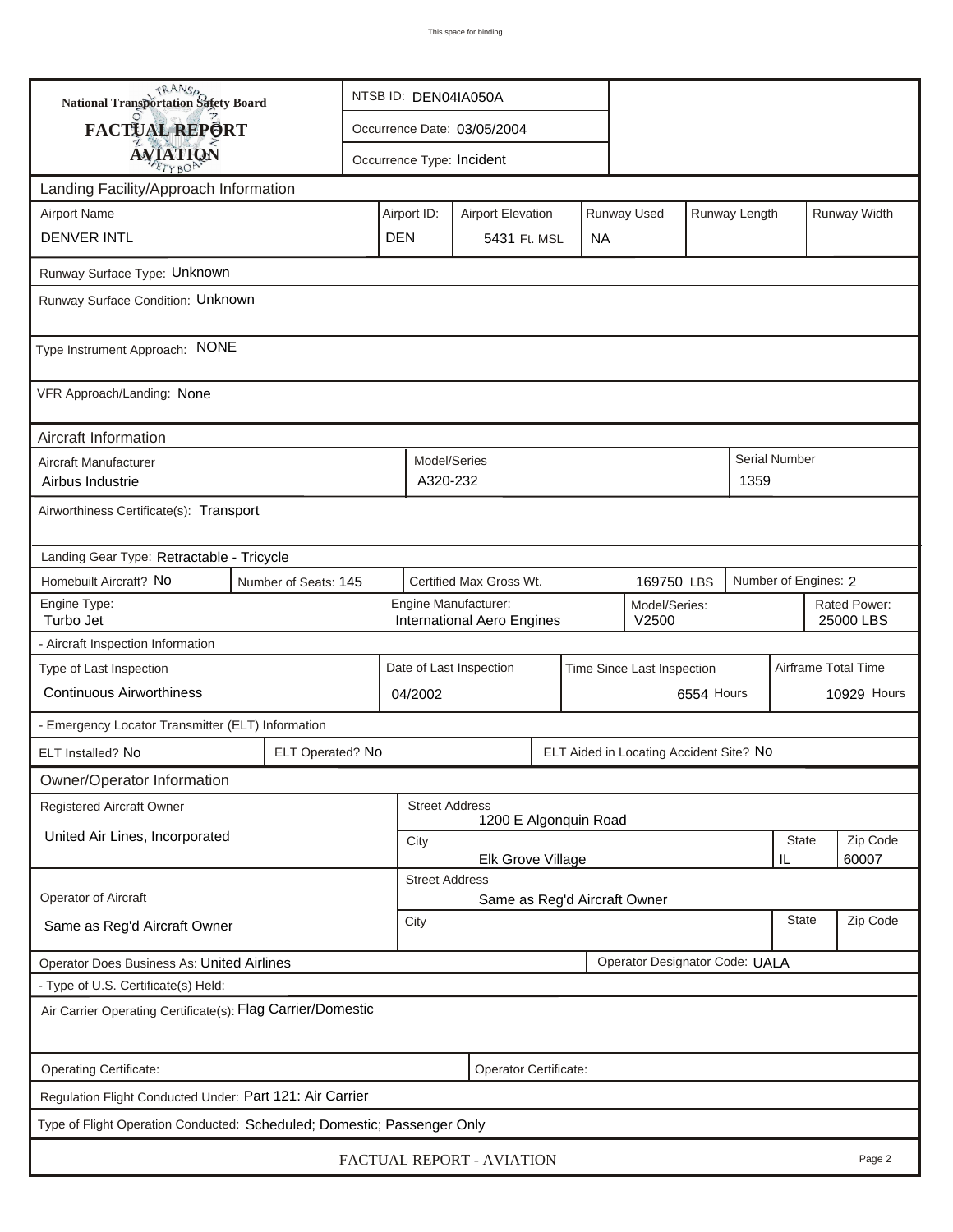| <b>National Transportation Safety Board</b>                                                          |                                                             |         |                        | NTSB ID: DEN04IA050A                                 |                         |         |              |                      |                          |                    |                                         |                                    |  |                     |
|------------------------------------------------------------------------------------------------------|-------------------------------------------------------------|---------|------------------------|------------------------------------------------------|-------------------------|---------|--------------|----------------------|--------------------------|--------------------|-----------------------------------------|------------------------------------|--|---------------------|
|                                                                                                      | FACTUAL REPORT                                              |         |                        | Occurrence Date: 03/05/2004                          |                         |         |              |                      |                          |                    |                                         |                                    |  |                     |
|                                                                                                      |                                                             |         |                        |                                                      |                         |         |              |                      |                          |                    |                                         |                                    |  |                     |
| <b>AVIATION</b><br>Occurrence Type: Incident                                                         |                                                             |         |                        |                                                      |                         |         |              |                      |                          |                    |                                         |                                    |  |                     |
| <b>First Pilot Information</b><br><b>State</b>                                                       |                                                             |         |                        |                                                      |                         |         |              |                      |                          |                    |                                         |                                    |  |                     |
| City<br>Name                                                                                         |                                                             |         |                        |                                                      |                         |         |              |                      | Date of Birth            |                    | Age                                     |                                    |  |                     |
| On File                                                                                              |                                                             |         |                        |                                                      |                         | On File |              |                      |                          |                    | On File                                 | On File                            |  | 54                  |
| Principal Profession: Civilian Pilot<br>Seat Occupied: Left<br>Certificate Number: On File<br>Sex: M |                                                             |         |                        |                                                      |                         |         |              |                      |                          |                    |                                         |                                    |  |                     |
| Airline Transport; Flight Instructor<br>Certificate(s):                                              |                                                             |         |                        |                                                      |                         |         |              |                      |                          |                    |                                         |                                    |  |                     |
| Airplane Rating(s):<br>Multi-engine Land; Single-engine Land; Single-engine Sea                      |                                                             |         |                        |                                                      |                         |         |              |                      |                          |                    |                                         |                                    |  |                     |
|                                                                                                      | Rotorcraft/Glider/LTA: None                                 |         |                        |                                                      |                         |         |              |                      |                          |                    |                                         |                                    |  |                     |
|                                                                                                      | Instrument Rating(s):<br>Airplane                           |         |                        |                                                      |                         |         |              |                      |                          |                    |                                         |                                    |  |                     |
| Airplane Single-engine<br>Instructor Rating(s):                                                      |                                                             |         |                        |                                                      |                         |         |              |                      |                          |                    |                                         |                                    |  |                     |
|                                                                                                      | Type Rating/Endorsement for Accident/Incident Aircraft? Yes |         |                        |                                                      |                         |         |              |                      |                          |                    | Current Biennial Flight Review? 09/2002 |                                    |  |                     |
|                                                                                                      | Medical Cert.: Class 1                                      |         |                        | Medical Cert. Status: Valid Medical--no waivers/lim. |                         |         |              |                      |                          |                    |                                         | Date of Last Medical Exam: 02/2004 |  |                     |
|                                                                                                      |                                                             |         |                        |                                                      |                         |         |              |                      |                          |                    |                                         |                                    |  |                     |
| - Flight Time Matrix                                                                                 |                                                             | All A/C | This Make<br>and Model | Airplane<br>Single Engine                            | Airplane<br>Mult-Engine | Night   |              | Instrument<br>Actual |                          | Simulated          | Rotorcraft                              | Glider                             |  | Lighter<br>Than Air |
| <b>Total Time</b>                                                                                    |                                                             | 5937    | 2000                   |                                                      |                         |         |              |                      |                          |                    |                                         |                                    |  |                     |
|                                                                                                      | Pilot In Command(PIC)                                       | 4063    | 2000                   |                                                      |                         |         |              |                      |                          |                    |                                         |                                    |  |                     |
| Instructor                                                                                           |                                                             |         |                        |                                                      |                         |         |              |                      |                          |                    |                                         |                                    |  |                     |
| Last 90 Days                                                                                         |                                                             | 206     | 206                    |                                                      |                         |         |              |                      |                          |                    |                                         |                                    |  |                     |
| Last 30 Days                                                                                         |                                                             | 85      | 85                     |                                                      |                         |         |              |                      |                          |                    |                                         |                                    |  |                     |
| Last 24 Hours                                                                                        |                                                             | 4       | $\overline{4}$         |                                                      |                         |         |              |                      |                          |                    |                                         |                                    |  |                     |
|                                                                                                      | Seatbelt Used? Yes                                          |         |                        | Shoulder Harness Used? Yes                           |                         |         |              |                      | Toxicology Performed? No |                    |                                         | Second Pilot? Yes                  |  |                     |
|                                                                                                      |                                                             |         |                        |                                                      |                         |         |              |                      |                          |                    |                                         |                                    |  |                     |
|                                                                                                      | Flight Plan/Itinerary                                       |         |                        |                                                      |                         |         |              |                      |                          |                    |                                         |                                    |  |                     |
|                                                                                                      | Type of Flight Plan Filed: IFR                              |         |                        |                                                      |                         |         |              |                      |                          |                    |                                         |                                    |  |                     |
| Departure Point                                                                                      |                                                             |         |                        |                                                      |                         |         | <b>State</b> |                      | Airport Identifier       |                    | Departure Time                          |                                    |  | Time Zone           |
|                                                                                                      | Same as Accident/Incident Location                          |         |                        |                                                      |                         |         |              |                      | <b>DEN</b>               |                    |                                         | 2025                               |  | <b>MST</b>          |
| Destination                                                                                          |                                                             |         |                        |                                                      |                         |         |              | <b>State</b>         |                          | Airport Identifier |                                         |                                    |  |                     |
| Phoenix                                                                                              |                                                             |         |                        |                                                      |                         |         | AZ           |                      | <b>PHX</b>               |                    |                                         |                                    |  |                     |
| Type of Clearance: None                                                                              |                                                             |         |                        |                                                      |                         |         |              |                      |                          |                    |                                         |                                    |  |                     |
| Type of Airspace: Class B                                                                            |                                                             |         |                        |                                                      |                         |         |              |                      |                          |                    |                                         |                                    |  |                     |
|                                                                                                      | Weather Information                                         |         |                        |                                                      |                         |         |              |                      |                          |                    |                                         |                                    |  |                     |
| Source of Briefing:<br>Company                                                                       |                                                             |         |                        |                                                      |                         |         |              |                      |                          |                    |                                         |                                    |  |                     |
| Method of Briefing: Teletype                                                                         |                                                             |         |                        |                                                      |                         |         |              |                      |                          |                    |                                         |                                    |  |                     |
| FACTUAL REPORT - AVIATION<br>Page 3                                                                  |                                                             |         |                        |                                                      |                         |         |              |                      |                          |                    |                                         |                                    |  |                     |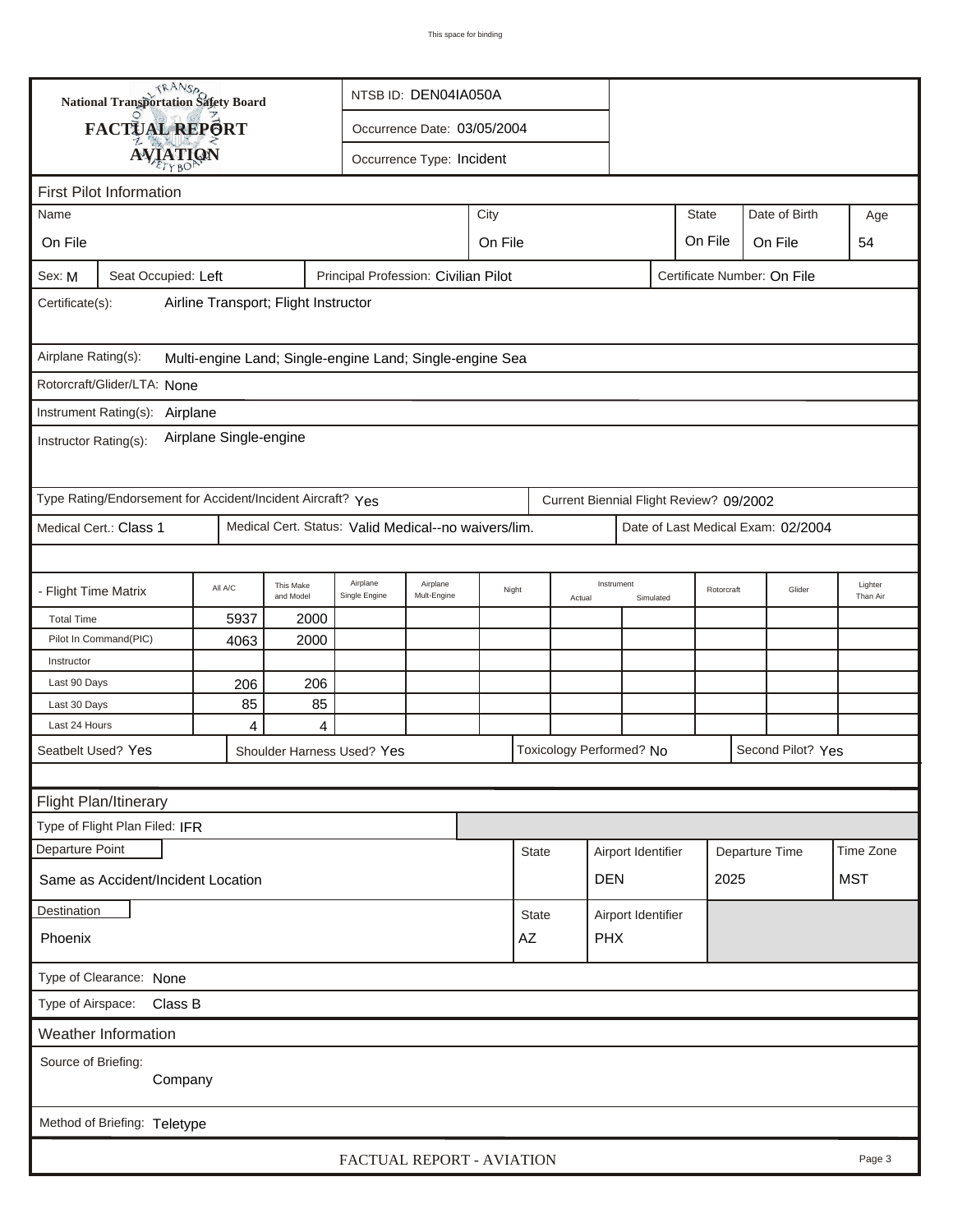| <b>National Transportation Safety Board</b> |                                           | NTSB ID: DEN04IA050A      |                             |                                                         |                         |                                   |  |                         |                           |                              |               |  |  |  |
|---------------------------------------------|-------------------------------------------|---------------------------|-----------------------------|---------------------------------------------------------|-------------------------|-----------------------------------|--|-------------------------|---------------------------|------------------------------|---------------|--|--|--|
| FACTUAL REPORT                              |                                           |                           | Occurrence Date: 03/05/2004 |                                                         |                         |                                   |  |                         |                           |                              |               |  |  |  |
|                                             | <b>AVIATION</b>                           | Occurrence Type: Incident |                             |                                                         |                         |                                   |  |                         |                           |                              |               |  |  |  |
|                                             | Weather Information                       |                           |                             |                                                         |                         |                                   |  |                         |                           |                              |               |  |  |  |
| WOF ID                                      | <b>Observation Time</b>                   | Time Zone                 |                             | <b>WOF Elevation</b><br>WOF Distance From Accident Site |                         |                                   |  |                         |                           | Direction From Accident Site |               |  |  |  |
|                                             |                                           |                           |                             |                                                         |                         |                                   |  |                         |                           |                              |               |  |  |  |
| <b>DEN</b>                                  | 1953                                      | <b>MST</b>                | 5431 Ft. MSL                |                                                         |                         |                                   |  | 1 NM                    |                           |                              | 180 Deg. Mag. |  |  |  |
|                                             | Sky/Lowest Cloud Condition: Few           |                           | 1600 Ft. AGL                |                                                         |                         |                                   |  |                         | Condition of Light: Night |                              |               |  |  |  |
| Lowest Ceiling: Broken                      | 2600 Ft. AGL                              |                           | Visibility:                 |                                                         | $\overline{\mathbf{c}}$ | <b>SM</b>                         |  | Altimeter:              | 29.63                     | "Hg                          |               |  |  |  |
| Temperature:                                | $-1 °C$                                   | Dew Point:                | -2 $^{\circ}$ C             |                                                         | Wind Direction: 200     |                                   |  |                         | Density Altitude:         | 5273                         | Ft.           |  |  |  |
| Wind Speed: 11                              |                                           | Gusts:                    |                             | Weather Condtions at Accident Site: Visual Conditions   |                         |                                   |  |                         |                           |                              |               |  |  |  |
| Visibility (RVR):                           | Ft.                                       | Visibility (RVV)          |                             | <b>SM</b>                                               |                         | Intensity of Precipitation: Light |  |                         |                           |                              |               |  |  |  |
|                                             | Restrictions to Visibility: None          |                           |                             |                                                         |                         |                                   |  |                         |                           |                              |               |  |  |  |
|                                             |                                           |                           |                             |                                                         |                         |                                   |  |                         |                           |                              |               |  |  |  |
| Type of Precipitation:                      | Snow                                      |                           |                             |                                                         |                         |                                   |  |                         |                           |                              |               |  |  |  |
|                                             |                                           |                           |                             |                                                         |                         |                                   |  |                         |                           |                              |               |  |  |  |
|                                             | Accident Information                      |                           |                             |                                                         |                         |                                   |  |                         |                           |                              |               |  |  |  |
|                                             | Aircraft Damage: Minor                    |                           | Aircraft Fire: None         |                                                         |                         |                                   |  | Aircraft Explosion None |                           |                              |               |  |  |  |
|                                             | Classification: U.S. Registered/U.S. Soil |                           |                             |                                                         |                         |                                   |  |                         |                           |                              |               |  |  |  |
|                                             | - Injury Summary Matrix                   | Fatal                     | Serious<br>Minor            |                                                         | None                    | <b>TOTAL</b>                      |  |                         |                           |                              |               |  |  |  |
| <b>First Pilot</b>                          |                                           |                           |                             |                                                         | $\mathbf{1}$            | 1                                 |  |                         |                           |                              |               |  |  |  |
| Second Pilot                                |                                           |                           |                             |                                                         | 1                       |                                   |  |                         |                           |                              |               |  |  |  |
| <b>Student Pilot</b>                        |                                           |                           |                             |                                                         |                         |                                   |  |                         |                           |                              |               |  |  |  |
|                                             | Flight Instructor                         |                           |                             |                                                         |                         |                                   |  |                         |                           |                              |               |  |  |  |
| <b>Check Pilot</b>                          |                                           |                           |                             |                                                         |                         |                                   |  |                         |                           |                              |               |  |  |  |
|                                             | <b>Flight Engineer</b>                    |                           |                             |                                                         |                         |                                   |  |                         |                           |                              |               |  |  |  |
|                                             | Cabin Attendants                          |                           |                             |                                                         | 4                       | 4                                 |  |                         |                           |                              |               |  |  |  |
| Other Crew                                  |                                           |                           |                             |                                                         |                         |                                   |  |                         |                           |                              |               |  |  |  |
| Passengers                                  |                                           |                           |                             |                                                         | 67                      | 67                                |  |                         |                           |                              |               |  |  |  |
|                                             | - TOTAL ABOARD -                          |                           |                             |                                                         | 73                      | 73                                |  |                         |                           |                              |               |  |  |  |
| Other Ground                                |                                           |                           |                             |                                                         |                         |                                   |  |                         |                           |                              |               |  |  |  |
|                                             | - GRAND TOTAL -                           |                           |                             | 73<br>73                                                |                         |                                   |  |                         |                           |                              |               |  |  |  |
|                                             |                                           |                           |                             |                                                         |                         |                                   |  |                         |                           |                              |               |  |  |  |
|                                             | FACTUAL REPORT - AVIATION<br>Page 4       |                           |                             |                                                         |                         |                                   |  |                         |                           |                              |               |  |  |  |